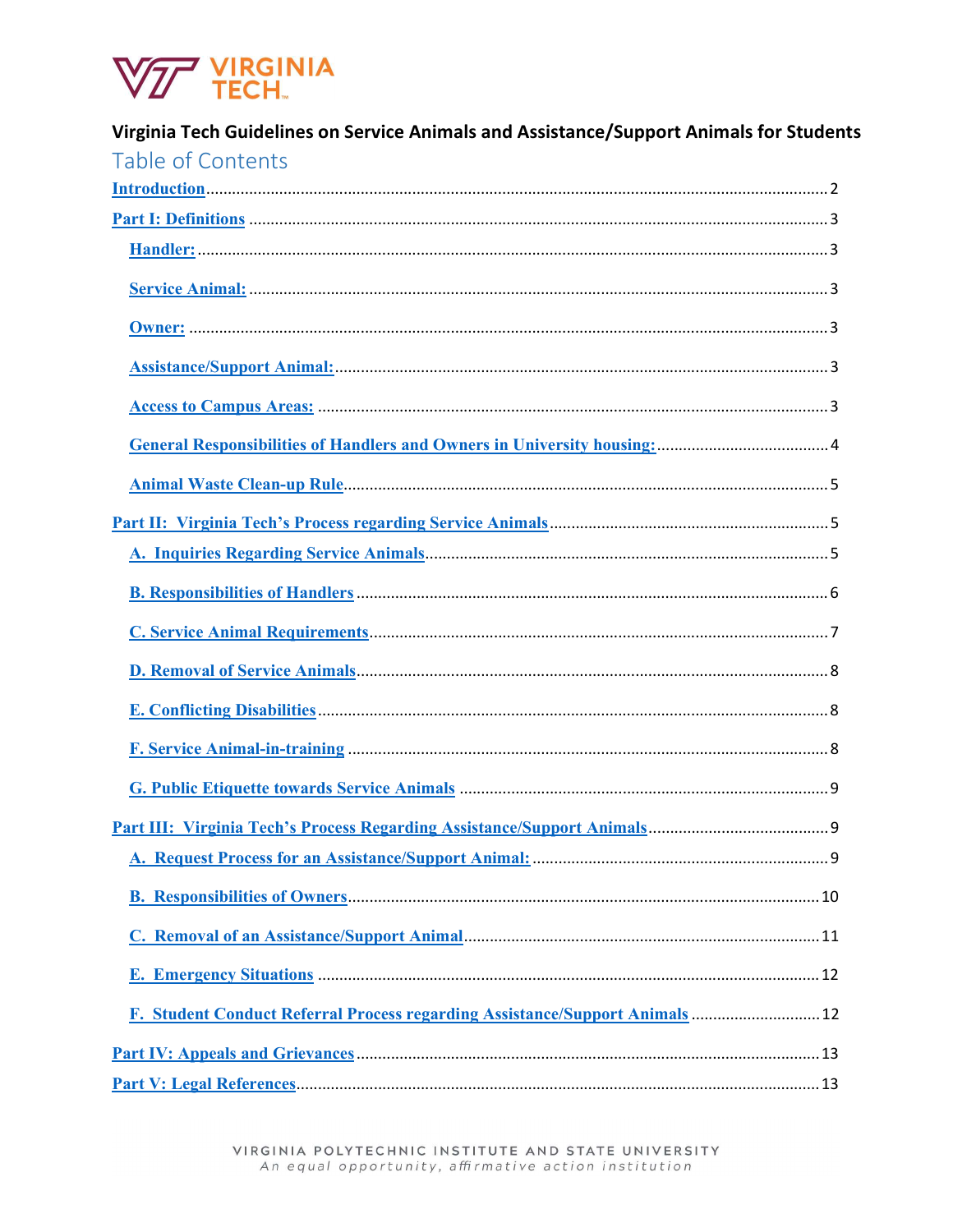# Virginia Tech Guidelines on Service Animals and Assistance/Support Animals for Students

#### Introduction

Virginia Tech recognizes the importance of Service Animals as defined by the ADA Amendments Act of 2008, and the broader category of Assistance/Support Animals under the Fair Housing Act that provide physical or emotional support to individuals with disabilities. The University is committed to providing appropriate services and accommodations to students identified with disabilities. The Services for Students with Disabilities Office (SSD) at Virginia Tech is the primary authorized office to determine the presence of Service Animals in nonpublic areas, and the presence of Assistance/Support Animals in on-campus University housing, for students with disabilities (SSD office link). Every student's request for an animal on campus in non-public areas will be determined on a case-by-case basis. Virginia Tech reserves the right to amend these guidelines as circumstances require.

University ADA Services is the authorized office on campus to determine the presence of Service Animals and Assistance/Support Animals on-campus in non-public areas for University employees with disabilities (University ADA Services link).

There are differences in the process for Service Animals and for Assistance/Support Animals, which are specified in separate sections below. However, for all students living in University housing, it is important to understand the following information.

- If a student's need for a **Service Animal** arises after a student is already placed in campus housing for the year, they should notify the University through the appropriate process (see Part II below) as soon as possible.
- If a student's need for an Assistance/Support Animal arises after a student is already placed in campus housing for the year, they should submit a request to the University through the appropriate process (see Part III below) at least thirty days prior to the date the student would like to bring the animal to the residence hall.
- Students making requests after University housing assignments have already been determined should note that even if the animal is acceptable or approved, the student may need to wait until the following semester to bring the animal into their assigned residence hall room, depending on their current housing arrangements.
- The University will make every effort to make needed arrangements as quickly as possible on a case-by-case basis.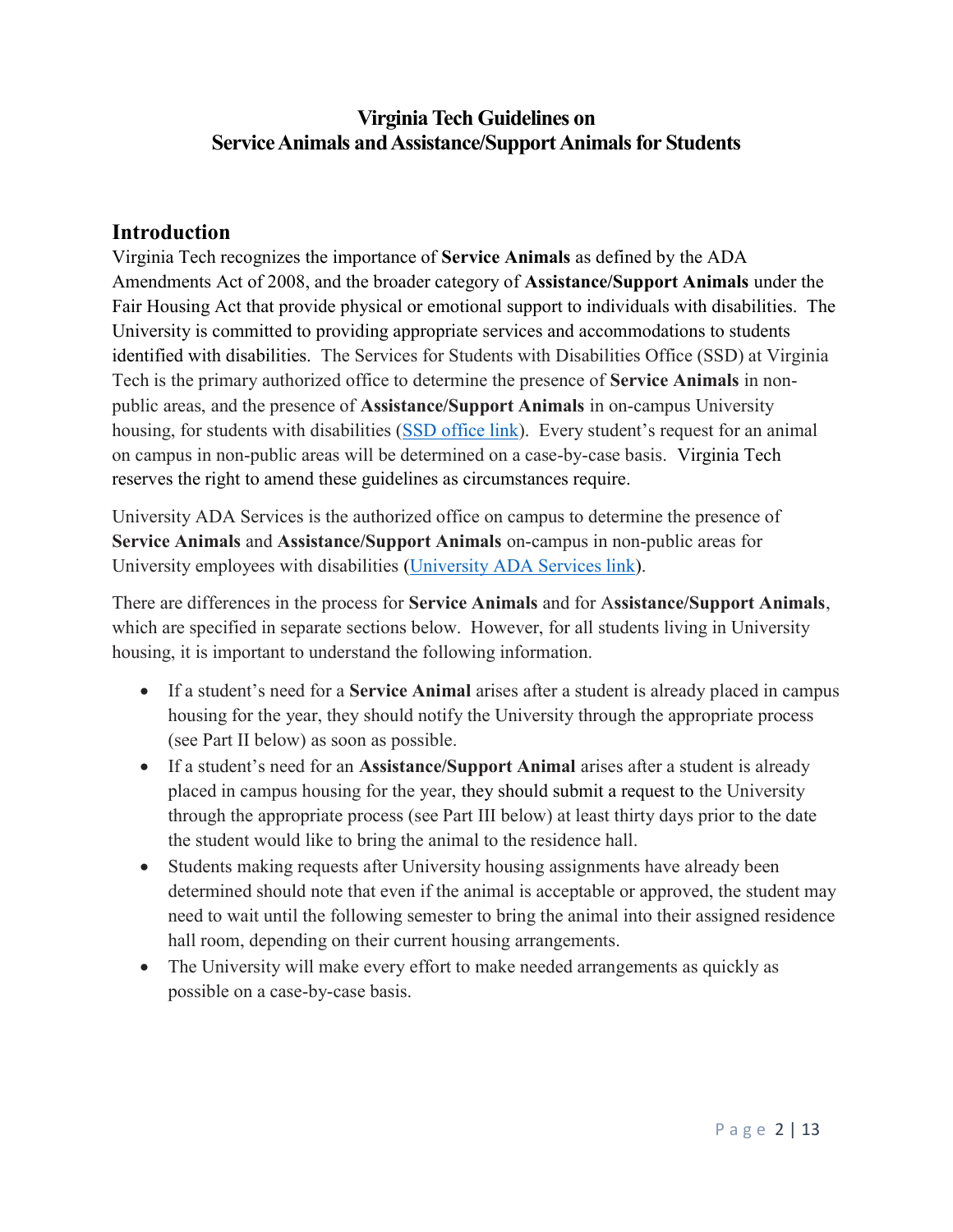# Part I: Definitions

## Handler:

An individual with a disability who receives assistance from a Service Animal or a personal care attendant who handles the Service Animal for an individual with a disability.

#### Service Animal:

Any dog\* individually trained to do work or perform tasks for the benefit of an individual with a disability, including a physical, sensory, psychiatric, intellectual, or other mental disability and meets the definition of "Service Animal" under the Americans with Disabilities Act ("ADA") regulations. The work or tasks performed must be directly related to the individual's disability.

Examples of work or tasks performed by a trained Service Animal include, but are not limited to:

providing nonviolent protection or rescue work, assisting an individual with navigation and other tasks, alerting an individual to the presence of people or sounds, pulling a wheelchair, assisting an individual during a seizure, alerting an individual to the presence of allergens, retrieving items such as medicine or the telephone, carrying items, providing physical support and assistance with balance and stability, and preventing or interrupting impulsive or destructive behaviors.

The crime deterrent effects of an animal's presence and the provision of emotional support, wellbeing, comfort, or companionship do not constitute work or tasks for the purposes of this definition.

\* Under particular circumstances set forth in the ADA regulations (28 CFR 35.136(i)), a miniature horse also may qualify as a Service Animal.

## Owner:

An individual with a disability who has requested the accommodation and has received approval for bringing their Assistance/Support Animal into University housing.

## Assistance/Support Animal:

An Assistance/Support Animal is one that is necessary to afford the person with a disability an equal opportunity to use and enjoy University housing. An Assistance/Support Animal may provide physical assistance, emotional support, calming, stability and other kinds of assistance. Assistance/Support Animals do not perform work or tasks that would qualify them as "Service Animals" under the Americans with Disabilities Act. Assistance/Support Animals that are not Service Animals under the ADA may still be permitted, in certain circumstances, in University housing pursuant to the law.

#### Access to Campus Areas:

In compliance with applicable law, Virginia Tech generally allows Service Animals in areas to which the general public is invited subject only to the conditions and limitations established by law and/or University policy, and applicable alike to all persons, when the Service Animal is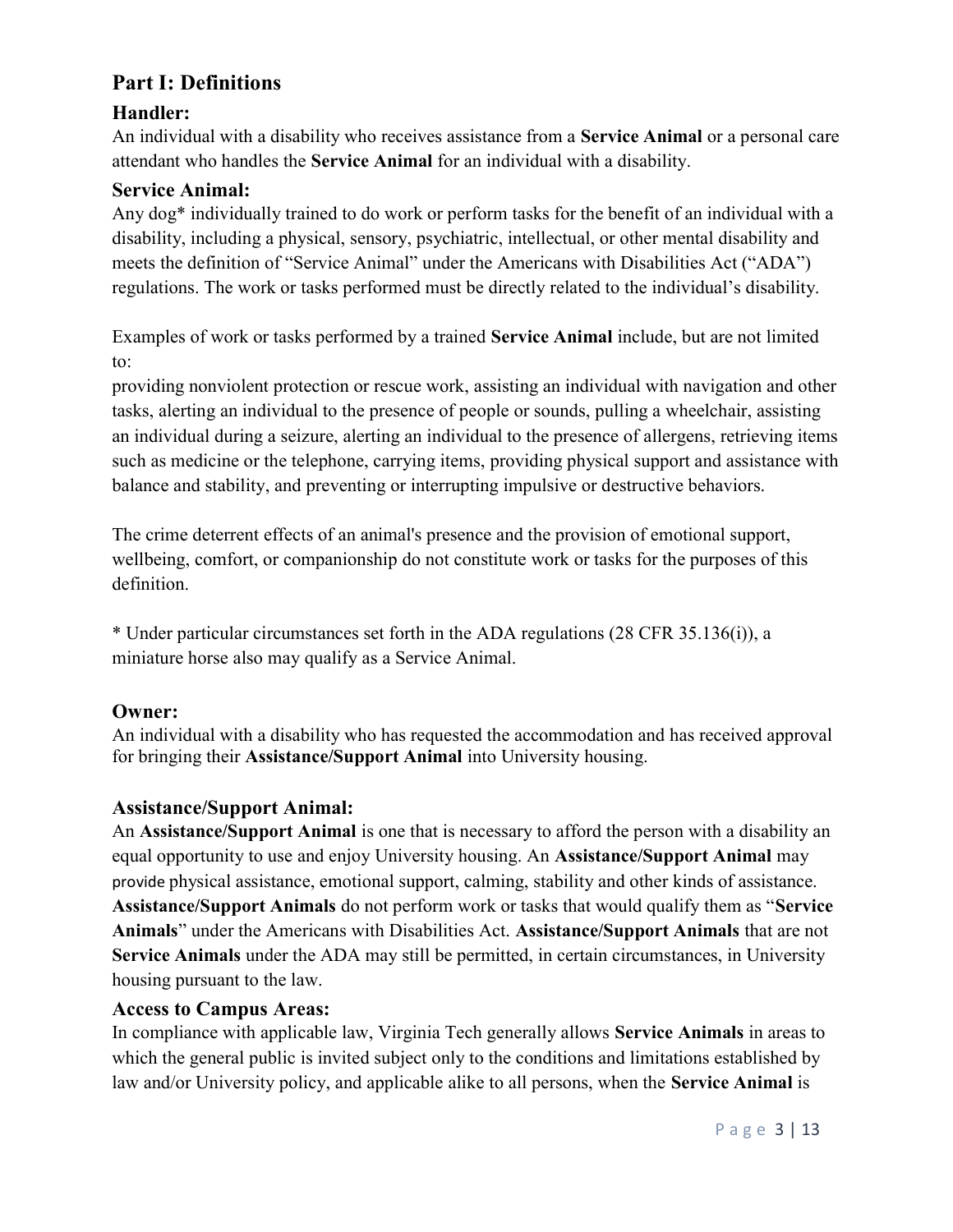accompanied by a Handler who indicates the Service Animal is trained to provide, and does provide, a specific service to them that is directly related to their disability.

Handlers with Service Animals visiting the Virginia Tech campus are welcome in all areas open to the general public, including any specific events being held in a reserved classroom or lecture hall.

Handlers who wish to bring their Service Animals into non-public areas of campus, including, but not limited to, classroom lectures and labs in which they are enrolled, are expected to consult in advance with the SSD Office to discuss access to non-public areas of campus, and issues regarding animal control, waste clean-up and other responsibilities (see also Part II, A. and B. below).

Owners living in University housing with an approved Assistance/Support Animal are allowed to have their Assistance/Support Animals in their assigned residence hall rooms, and all student common areas of the specific residence hall, such as the hallways, elevator and stairwells required to access the assigned room, along with student lounges and any other student-related common areas within or attached to the specific residence hall.

Authorization to go to other places on campus requires an interactive process with SSD. This includes Owners taking their Assistance/Support Animals into other student rooms of the assigned residence hall or into any other residence halls on campus, or into any dining centers, or any other campus area or building. The single exception to these requirements occurs only when the student is assigned to a residence hall that is directly attached to a dining center (currently Cochrane Hall only).

## General Responsibilities of Handlers and Owners in University housing:

Any student approved for an animal in University housing must abide by current local, state and federal ordinances, laws, and/or regulations pertaining to licensing, vaccination, and other requirements for animals. It is the individual's responsibility to know and understand these ordinances, laws and regulations. The University has the right to require documentation of compliance, which may include a vaccination certificate. The University reserves the right to request documentation showing that the animal has been licensed, as appropriate.

Handlers and Owners with approved animals living in University housing at Virginia Tech may not transfer daily care responsibilities for their animal to another person without consulting with an SSD coordinator in advance. These include feeding, exercising/walking, waste clean-up, and supervision of the animal outside of the student's assigned residence hall room. In a suite-style residence hall, the common area of the suite is outside the student's assigned private room and therefore requires the Owner or Handler to supervise their animal.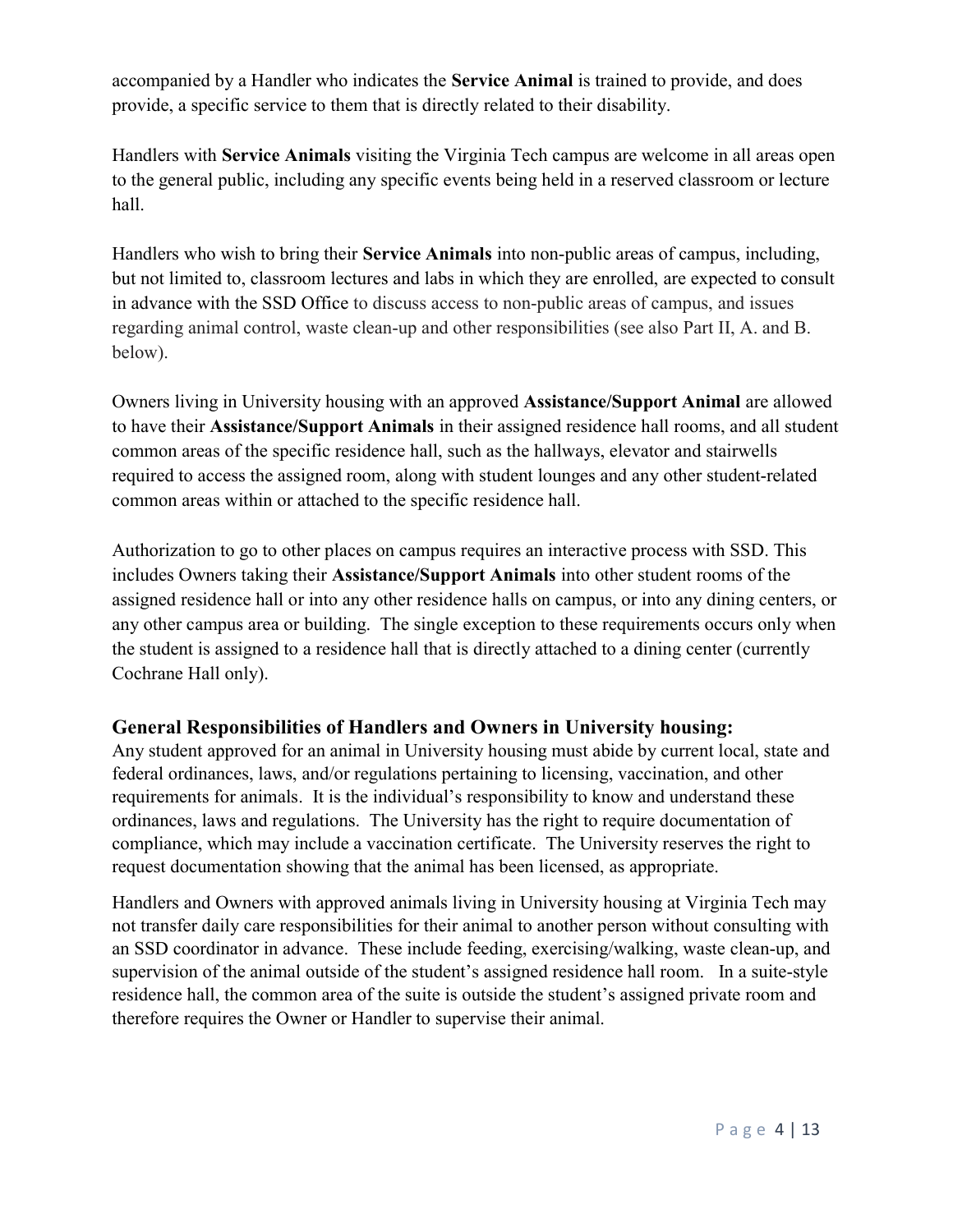Overnight care of the animal on-campus by another person in the absence of the student Handler or Owner is prohibited. The animal must be taken off-campus whenever the student does not remain overnight in their assigned residence hall room, including but not limited to the student's weekend travel plans or mid-semester breaks (Thanksgiving week, Spring Break week) and all other designated periods when students leave campus overnight.

A Handler or Owner may be charged for any damage caused by their Service Animal or approved Assistance/Support Animal beyond reasonable wear and tear to the same extent that it charges other individuals for damages beyond reasonable wear and tear. The Handler's or Owner's living accommodations in University housing also may be inspected for fleas, ticks or other pests if necessary as part of the University's standard or routine inspections. If fleas, ticks or other pests are detected through inspection, the residence will be treated using approved fumigation methods by a University-approved pest control service. The Handler or Owner will be billed for the expense of any pest treatment above and beyond standard pest management in the residence halls. The university shall have the right to bill the individual's account for unmet obligations under this provision.

The Owner must provide written consent for the SSD Office to disclose information regarding the request for and presence of the Assistance/Support Animal to those individuals who may be impacted by the presence of the animal. These individuals include, but are not limited to, University housing personnel, potential and/or actual roommates, or neighbors. Such information shall be limited to information related to the animal and shall not include information related to the individual's disability.

## Animal Waste Clean-up Rule

Cleaning-up after the Service Animal or Assistance/Support Animal is the sole responsibility of the Handler or Owner. In the event that the Handler or Owner is not physically able to clean up after the animal, it is then the responsibility of the Handler or Owner to hire someone capable of cleaning up after the animal. The Handler or Owner or other-designated person cleaning up after the animal should abide by the following guidelines:

- Always take the animal to a pre-determined, designated area for the animal to relieve itself.
- Always carry equipment sufficient to clean up the animal's feces whenever the animal is on campus.
- Properly dispose of waste in appropriate containers.
- Contact designated staff if arrangements are needed to assist with cleanup. Any cost incurred for doing so is the sole responsibility of the Handler or Owner.

# Part II: Virginia Tech's Process regarding Service Animals

# A. Inquiries Regarding Service Animals

A student Handler, enrolled at Virginia Tech, and who has a Service Animal, whether living on or off campus, should schedule an appointment to meet with the Director of the Services for Students with Disabilities (SSD) Office at Virginia Tech to discuss access to non-public areas of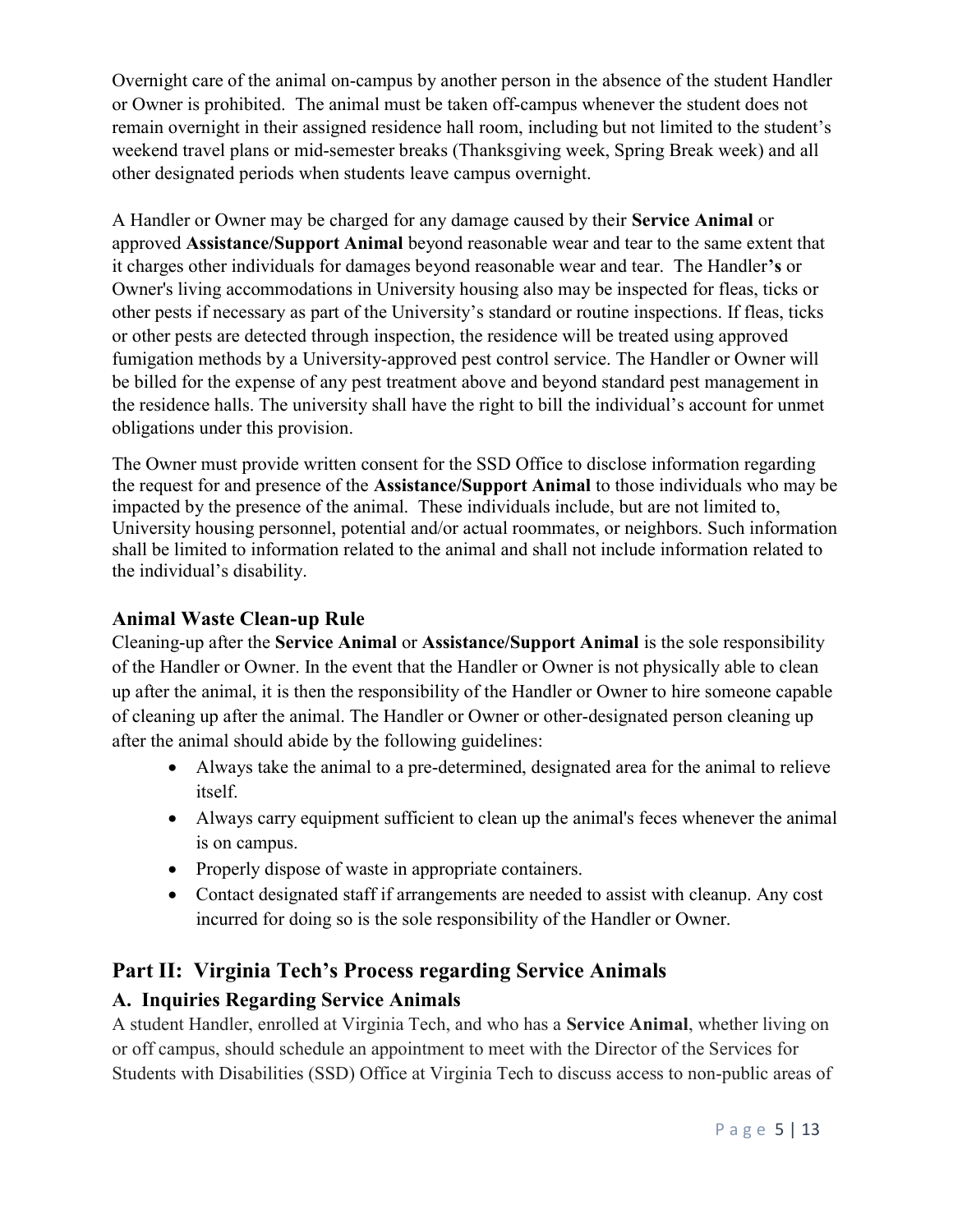campus, and issues regarding animal control, waste clean-up, and other responsibilities. The student Handler should bring their Service Animal with them to the scheduled meeting.

In general, Virginia Tech will not ask about the nature or extent of a person's disability, but may make two inquiries to determine whether an animal qualifies as a Service Animal. Virginia Tech may ask:

- 1. Is the animal required because of a disability?
- 2. What work or task has the animal been trained to perform?

Virginia Tech cannot require documentation, such as proof that the animal has been certified, trained, or licensed as a Service Animal. Generally, Virginia Tech may not make any inquiries about a Service Animal when it is readily apparent that an animal is trained to do work or perform tasks for an individual with a disability (e.g., the dog is observed guiding an individual who is blind or has low vision, pulling a person's wheelchair, or providing assistance with stability or balance to an individual with an observable mobility disability).

In an effort to minimize the frequency of inquiries from faculty and staff about whether a specific animal qualifies as a Service Animal for a particular student, the SSD Office will provide, upon request from the student, written confirmation in the form of a letter for the student.

\*\*\* The SSD Office does not make any determinations regarding housing issues related to Service Animals for students living off-campus. Enrolled students living off-campus who need a Service Animal should consult their apartment manager or landlord.

Specific questions related to the use of Service Animals on the Virginia Tech campus by visitors and University employees can be directed to University ADA Services online: University ADA Services link, by email: hrServicecenter@vt.edu, or phone: (540) 231-9331. Specific questions regarding the use of Service Animals within the Virginia Tech Athletic Facilities, including Cassell Coliseum and Lane Stadium, can be directed to the Department of Athletics General Information by phone: (540) 231-9984.

#### B. Responsibilities of Handlers

A student Handler who wishes to bring a Service Animal into non-public areas of campus, including, but not limited to, classroom lectures and labs in which they are enrolled, is expected to consult in advance with the SSD Office to discuss access to non-public areas of campus, and issues regarding animal control, waste clean-up and other responsibilities. Additionally, a student Handler who is planning to live in campus residential housing is expected to inform the SSD Office (SSD office link) that they intend to have a Service Animal with them in student housing. Advance notice of a Service Animal for on-campus housing may allow more flexibility in meeting student's specific requests for housing. The Service Animal is allowed in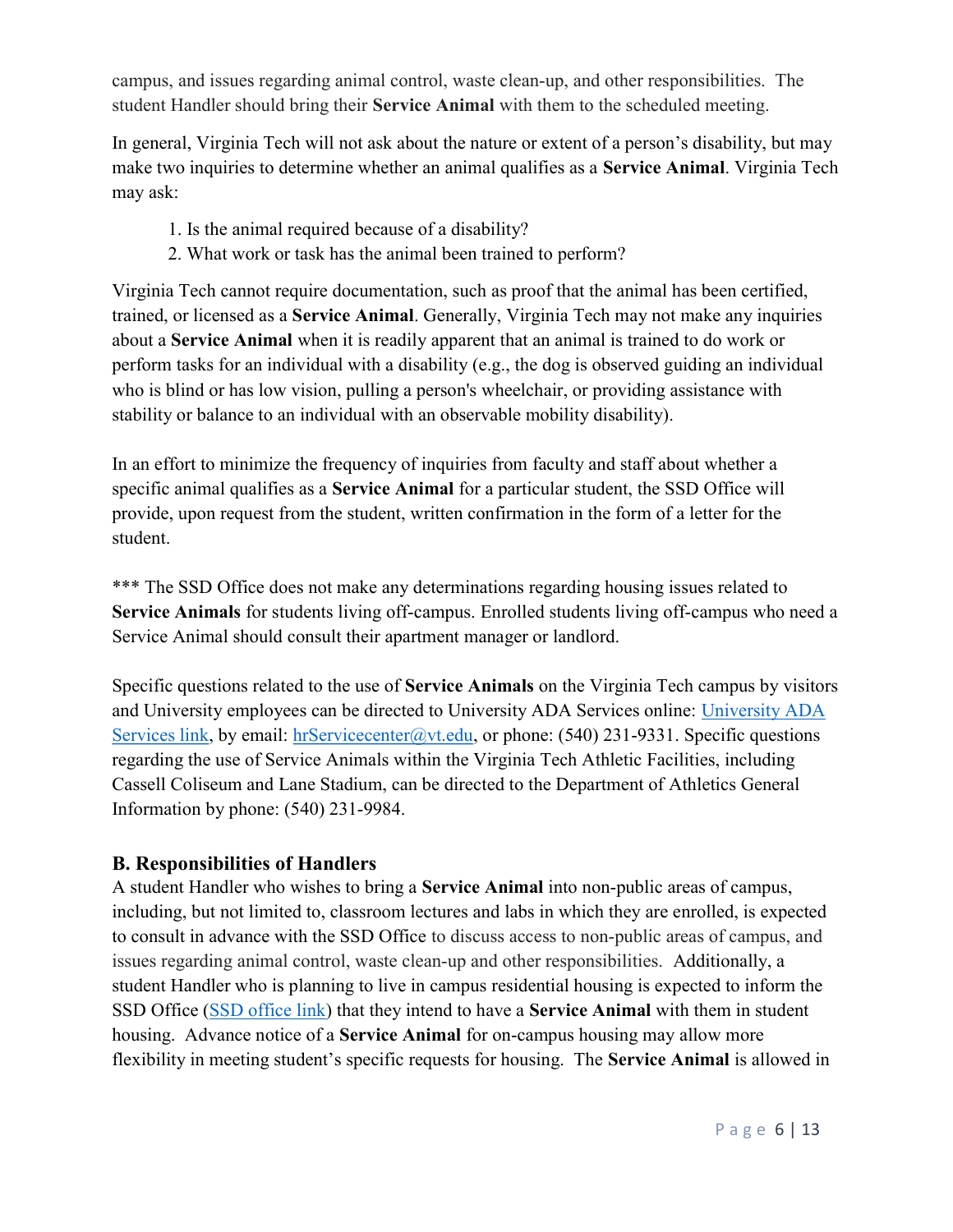University housing only as long as it is necessary because of the Handler's disability. The Handler must notify the SSD Office in writing if the Service Animal is no longer in residence.

Each Handler is responsible for any damage or injuries caused by their Service Animal so they must take appropriate precautions to prevent property damage or injury. The cost of care, arrangements, and responsibilities for the well-being of a Service Animal are the sole responsibility of the Handler at all times.

Staff and faculty with Service Animals are strongly encouraged to contact University ADA Services in the Office of Equity and Access (University ADA Services link).

#### C. Service Animal Requirements

#### 1. Service Animal Control Requirements

Consistent with applicable federal and Virginia state law, a trained Service Animal should be in a harness, backpack, or vest identifying the dog as a trained Service Animal. The Service Animal should respond to voice or hand commands at all times, and be under the full control of the Handler. The Service Animal should be on a leash or harness at all times, unless either the Handler is unable because of a disability to use a leash or harness, or the use of a leash or harness would interfere with the Service Animal's safe, effective performance of required work or tasks. In this case, the Service Animal must be otherwise under the effective control of the Handler by voice control, hand signals, or other effective means.

#### 2. Service Animals-in-training

Consistent with applicable federal and Virginia state law, a Service Animal-in-training must be at least six (6) months of age, be housebroken, be on a leash and in a harness, backpack, or vest identifying the dog as a Service Animal-in-training, and be accompanied by an experienced trainer. The trainer must be a) wearing a jacket identifying the specific Service Animal organization they represent or b) be part of a three-unit Service Animal team, comprised of the trainer, the Handler and the Service Animal-in-training for on-going training in public areas only. A Service Animal-intraining is not allowed in classrooms or labs or other non-public campus areas under any circumstances.

#### 3. Service Animal Etiquette

To the extent possible, the Service Animal should be unobtrusive to other individuals and the learning, living, and working environments.

Thus, the Handler should ensure that the Service Animal does not:

- Actively seek the attention of other people.
- Sniff people, dining tables or food service bars, or the personal belongings of others.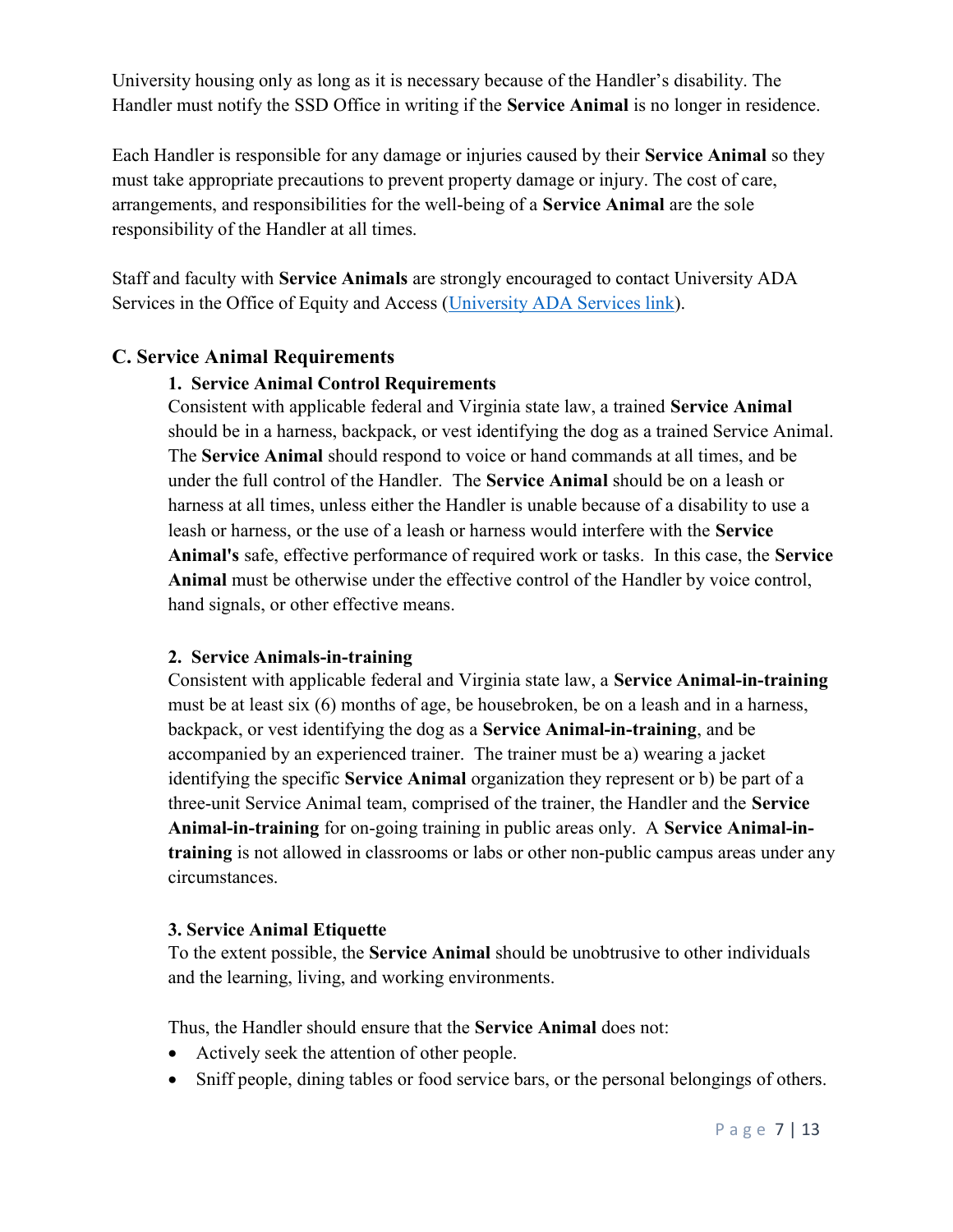- Display any behaviors or noises that are disruptive to others, unless it is part of the service, work or task that is being provided to the Handler.
- Block an aisle or passageway for emergency/fire egress.

## D. Removal of Service Animals

The Handler may be ordered to remove a Service Animal for any of the following reasons:

## 1. Out of Control Animal

A Handler may be directed to remove an animal that is out of control if the Handler does not take effective action to control it. If the improper animal behavior happens repeatedly, the Handler may be prohibited from bringing the animal into any University facility until the Handler can demonstrate that they have taken significant steps to mitigate the improper behavior.

## 2. Non-housebroken Animal

A Handler may be directed to remove an animal that is not housebroken.

## 3. Direct Threat

A Handler may be directed to remove an animal that Virginia Tech determines to be a substantial and direct threat to the health and safety of individuals. This may occur as a result of a very ill animal, a substantial lack of cleanliness of the animal, or the presence of an animal in a sensitive area like a medical facility, certain laboratories or mechanical or industrial areas.

Virginia Tech will make these determinations on a case-by-case basis. Where a Service Animal is properly excluded under these provisions, Virginia Tech will work with the Handler to determine reasonable alternative opportunities to participate in the service, program, or activity without having the Service Animal on the premises.

# E. Conflicting Disabilities

Some people may have serious allergic reactions to animals causing substantial impairment which thus qualify as disabilities. Virginia Tech will consider the needs of both the person with the disabling animal allergy and the Handler in meeting its obligations to reasonably accommodate all disabilities and to resolve the problem as efficiently and expeditiously as possible.

Students requesting Service Animal-related allergy disability accommodations should contact the SSD office (SSD office link). University employees requesting Service Animal-related allergy disability accommodations should contact University ADA Services (University ADA Services link).

# F. Service Animal-in-training

Under applicable Virginia law, a dog being trained has the same rights as a fully trained Service Animal when accompanied by a trainer and identified as such in all areas of campus available to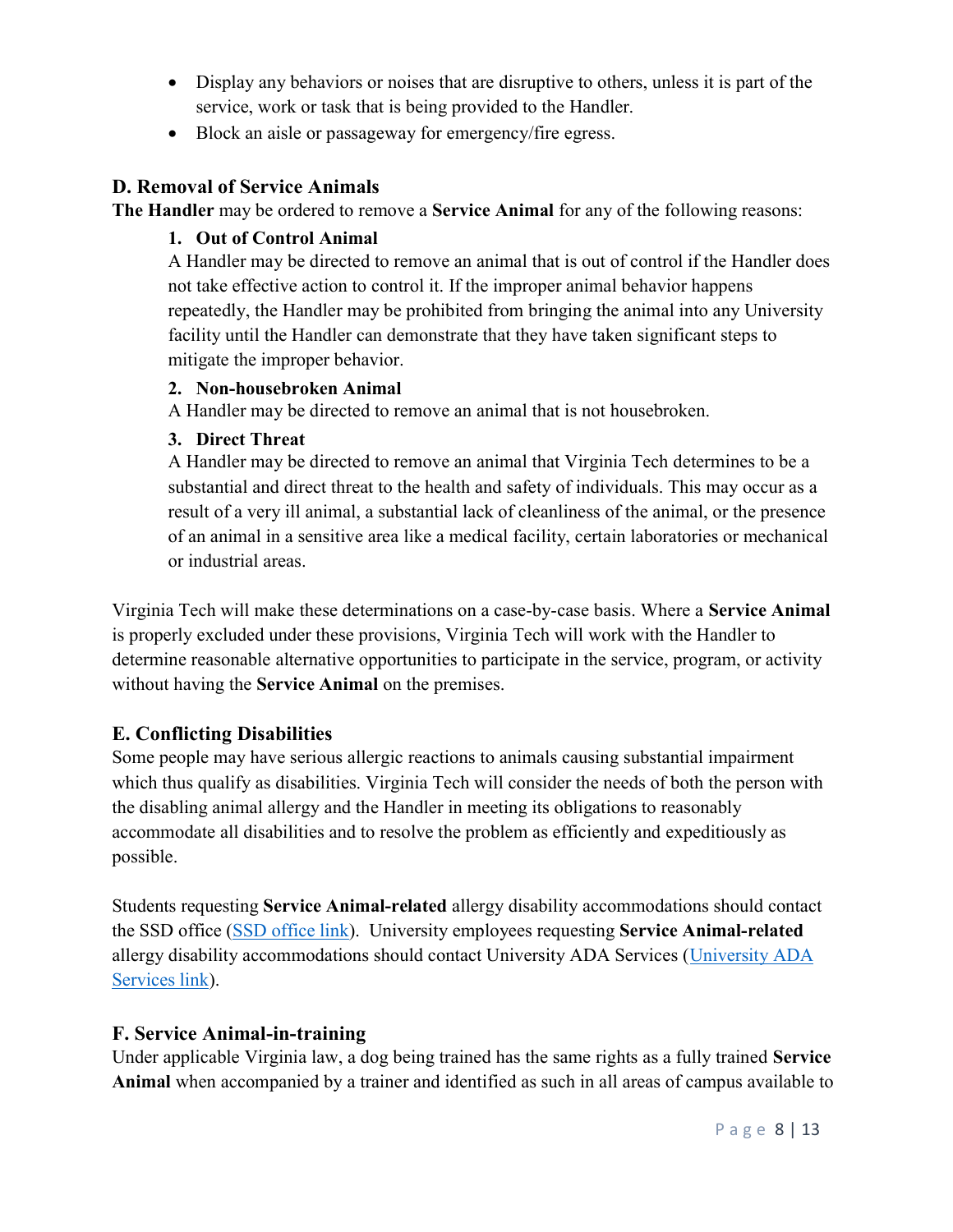the general public. A Service Animal–in-training does not have access to classroom lectures or labs, even if the Handler-trainer is a currently-enrolled student in a particular lecture or lab. A trainer of a Service Animal-in-training also must adhere to the Service Animal Control **Requirements** (Part II, Section C  $(1)$  above) and is subject to the removal policies as outlined in these guidelines.

## G. Public Etiquette towards Service Animals

It is acceptable to ask a Handler if they would like assistance. However, faculty, staff, students, visitors and members of the general public should avoid the following behaviors:

- Petting a Service Animal, as it may distract them from the task at hand.
- Feeding the Service Animal.
- Deliberately startling a Service Animal.
- Separating or attempting to separate a Handler from their Service Animal.

# Part III: Virginia Tech's Process Regarding Assistance/Support Animals

While it is the general policy of the University that, for both resident students and guests, animals (pets) are not permitted in the residence halls, Virginia Tech will consider a request by an individual with a disability for reasonable accommodation. And, the University will not limit room assignments for students with approved Assistance/Support Animals to any particular building or buildings because the students need Assistance/Support Animals due to disability.

## Assistance/Support Animals in Residence Halls

The SSD Office will authorize an Assistance/Support Animal for a student with a documented disability residing in University housing if certain conditions are met, consistent with the Fair Housing Act. The animal must be necessary for the student with a disability to have equal access to University housing and the accommodation must be reasonable. The Assistance/Support Animal is allowed in University housing only as long as it is necessary because of the Owner's disability. The Owner must notify the SSD Office in writing if the Assistance/Support Animal is no longer needed or is no longer in residence. To replace an Assistance/Support Animal, the new animal must be necessary because of the Owner's disability and the Owner must follow the procedures in these Guidelines and the Reasonable Accommodation Policy when requesting a different animal.

An accommodation is unreasonable if it presents an undue financial or administrative burden on the University, poses a substantial and direct threat to personal or public safety or constitutes a fundamental alteration of the nature of the service or program. The SSD Office will make these determinations on a case-by-case basis.

## A. Request Process for an Assistance/Support Animal:

A student who will be residing on-campus and is requesting an Assistance/Support Animal should complete the Special Housing Accommodation Packet and provide documentation of a disability to the SSD office by the posted Fall semester deadline. Detailed information,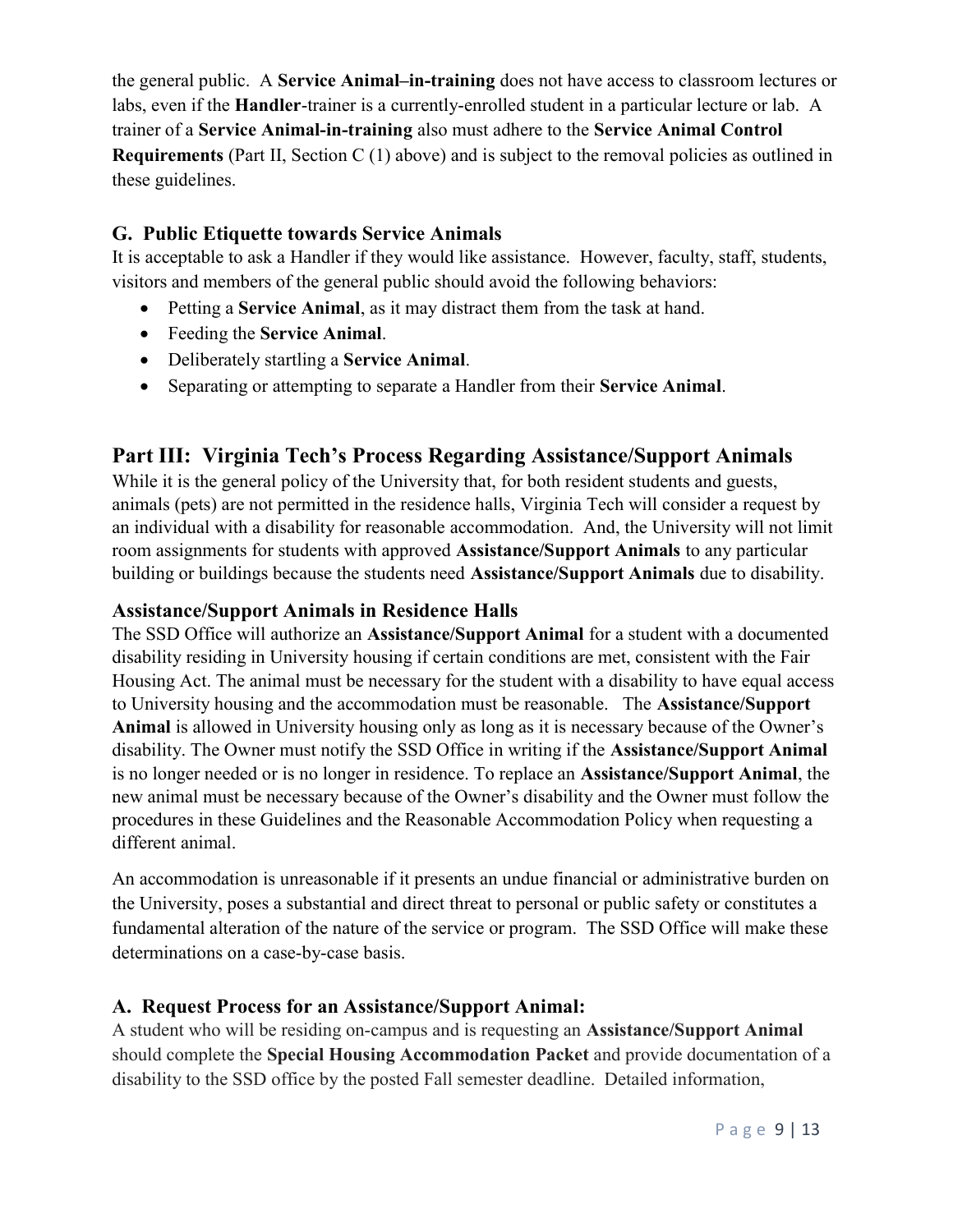including the link to the Special Housing Accommodation Packet and the current deadlines for incoming and returning students can be found on this SSD webpage: SSD Special Housing link.

If a student's need for an Assistance/Support Animal arises after a student is placed in campus housing for the year, they should notify the University's SSD office through completion of the Special Housing Accommodation Packet at least thirty (30) days prior to the date the student would like to bring the animal to the residence hall.

A student making a request for an Assistance/Support Animal after University housing has already been determined should note that even if the animal is acceptable or approved, the student might need to wait until the following semester to bring the animal to their assigned residence hall room, depending on their current housing arrangements. The University will make every effort to make needed arrangements as quickly as is possible on a case-by-case basis.

The documentation from a qualified professional must establish the presence of significant impairment due to disability, and provide a description of the relationship between the impairment and the presence of the animal. The professional may be asked to provide additional details to support the relationship between the disability and the need for the animal.

The completed Special Housing Accommodation Packet must be submitted in its entirety, including the documentation from a qualified professional, before the request for the accommodation of an Assistance/Support Animal will be considered. After receipt of the completed Accommodation Packet, the SSD office will contact the student to schedule an appointment to meet with the Director of the Services for Students with Disabilities (SSD) Office at Virginia Tech to discuss the decision regarding the request for the animal. And if the animal is approved as an accommodation, the discussion will include restrictions on access to nonpublic areas of campus, and issues regarding animal control, waste clean-up and other responsibilities.

Emotional distress resulting from having to give up an animal because of a "no pets" policy does not qualify a person for an accommodation under federal law. Any student who brings an Assistance/Support Animal into University housing before receiving approval from the SSD office is in violation of the "no pets in University housing requirement" as stated in the current Hokie Handbook, and is subject to a Student Conduct Referral.

\*\*\* The SSD Office does not make any housing determinations regarding Assistance/Support Animals for students living off-campus. Enrolled students living off-campus who are interested in applying for an Assistance/Support Animal accommodation should consult their apartment manager or landlord about the request process.

## B. Responsibilities of Owners

Any student Owner approved for an Assistance/Support Animal in University housing must meet requirements/policies for animal health and behavior in addition to their University Housing & Dining Contract.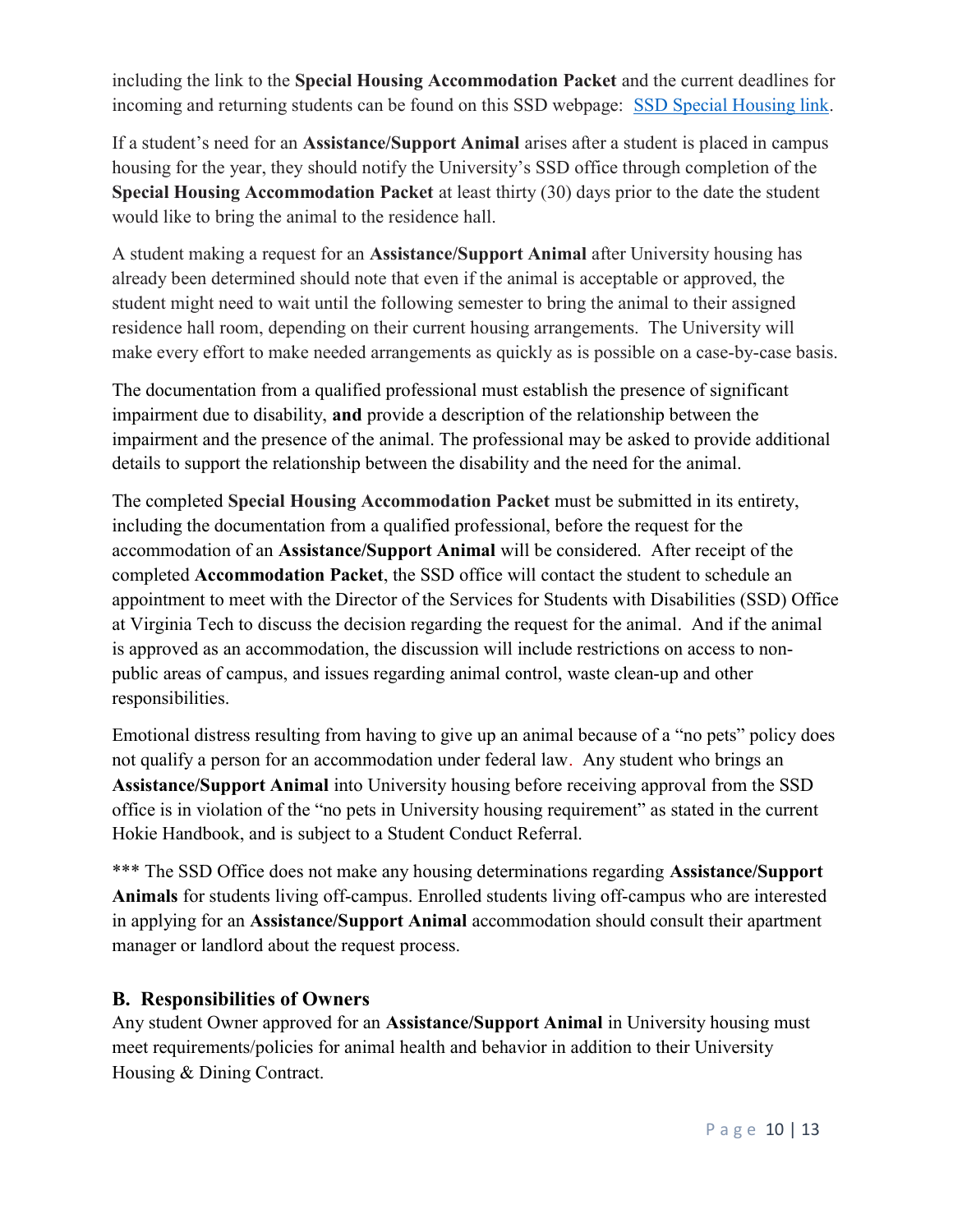An Assistance/Support Animal must be contained within the Owner's assigned room or common areas of their University residence hall, except if/when the Owner must take their animal outside for natural relief.

When the Assistance/Support Animal is outside the Owner's assigned room, it must be in an animal carrier or controlled by leash or harness. The Owner is responsible for ensuring that the Assistance/Support Animal is contained in their assigned room, as appropriate, when the Owner is not present during the day while attending classes or other activities. In a suite-style residence hall, the common area of the suite is outside the Owner's assigned private room and therefore the animal must be supervised by the Owner.

The Owner of an approved Assistance/Support Animal living in University housing at Virginia Tech may not transfer daily care responsibilities for their animal to another person without consulting with an SSD coordinator in advance. These include feeding, exercising/walking, waste clean-up, and supervision of the animal outside of the student's assigned residence hall room.

Overnight care of the Assistance/Support Animal on-campus by another person in the absence of the Owner is prohibited. The animal must be taken off-campus whenever the Owner does not remain overnight in their assigned residence hall room, including but not limited to the Owner's weekend travel plans or mid-semester breaks (Thanksgiving week, Spring Break week) and all other designated periods when students leave campus overnight.

The Owner must provide written consent for the SSD Office to disclose information regarding the request for and presence of the Assistance/Support Animal to those individuals who may be impacted by the presence of the animal. These individuals include, but are not limited to, University housing personnel, potential and/or actual roommates, or neighbors. Such information shall be limited to information related to the animal and shall not include information related to the individual's disability.

## C. Removal of an Assistance/Support Animal

Notwithstanding the restrictions set forth herein, the Assistance/Support Animal must be properly housed and restrained or otherwise under the dominion and control of the Owner at all times. When an Assistance/Support Animal is outside the student Owner's assigned room in University housing, it must be in an animal carrier or controlled by a leash or harness. No Owner shall permit their animal to run loose or be at large. If an Assistance/Support Animal is found running at large, the animal is subject to capture and confinement and immediate removal from the University housing.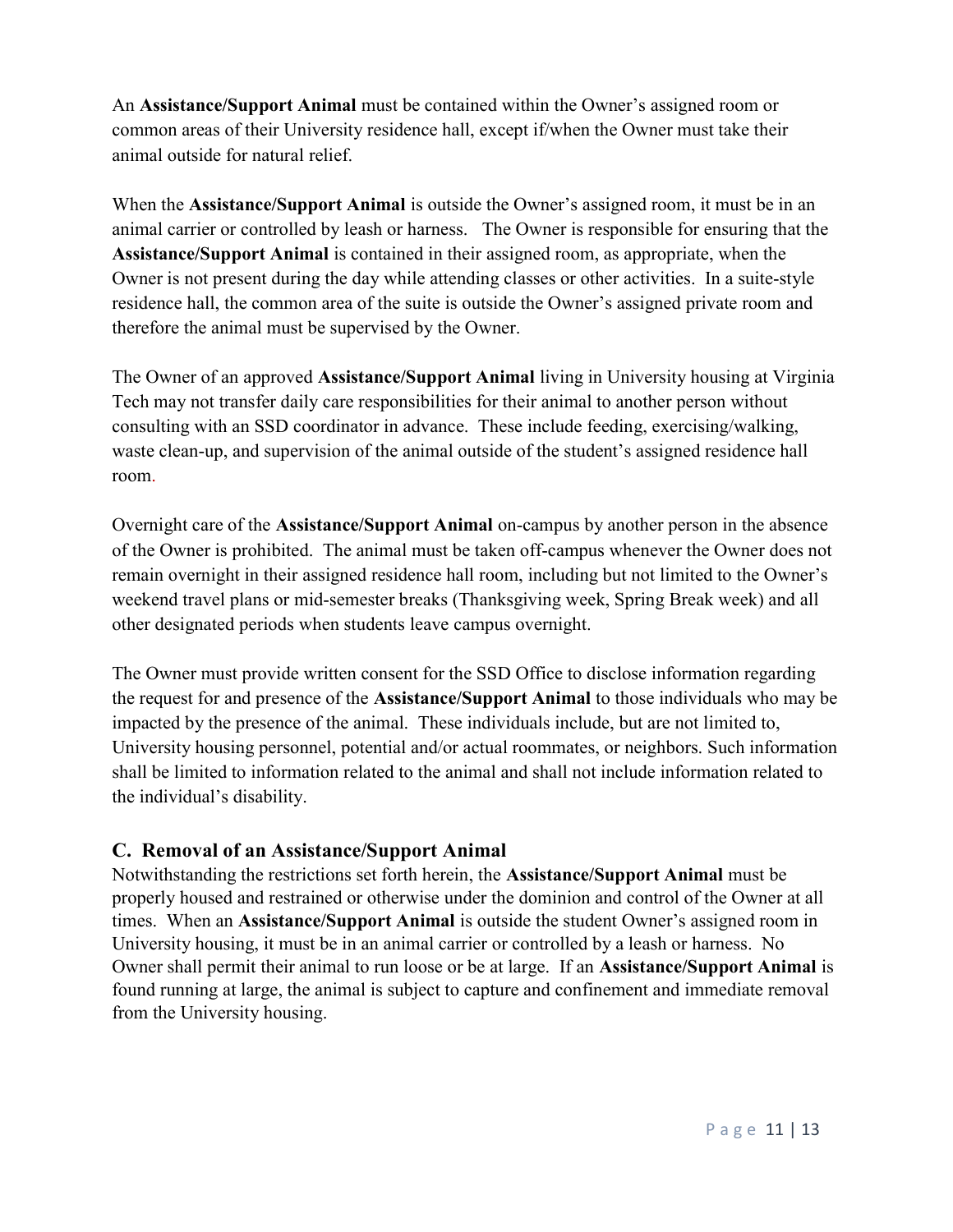A student may be ordered to remove their Assistance/Support Animal by a Virginia Tech Police Officer, University housing staff, professor, or other University official for the following reasons:

1. Out of Control Animal: A student Owner may be directed to remove an animal that is out of control and the Owner does not take effective action to control it. If the improper animal behavior happens repeatedly, the Owner may be prohibited from keeping the animal in University housing until the Owner can demonstrate that they have taken significant steps to mitigate the improper behavior.

2. Non-housebroken Animal: An Owner may be directed to remove an animal that is not housebroken. When the animal is one that is kept in a cage or other small enclosure, the Owner may be directed to remove the animal if the Owner repeatedly fails to maintain a clean, healthy environment for it.

3. Direct Threat: An Owner may be directed to remove an animal that Virginia Tech determines to be a substantial and direct threat to the health and safety of individuals. This may occur as a result of a very ill animal, threatening or aggressive behavior of the animal, or a substantial lack of cleanliness of the animal.

#### E. Emergency Situations

In the event of an emergency evacuation, the student Owner, if present in their residence hall room at the time of the evacuation, is responsible for safe removal of their Assistance/Support Animal. A suitable carrier should be maintained in the room for transporting a small animal as needed. University personnel shall not be required to provide care or food for any Assistance/Support Animal including, but not limited to, removing the animal during emergency evacuation for events such as a fire alarm. Emergency personnel will determine whether to remove the animal and may not be held responsible for the care, damage to, or loss of the animal. If an emergency occurs when the student is not present in the room, then the situation may necessitate leaving the Assistance/Support Animal behind until the area is deemed safe for return by proper authorities.

#### F. Student Conduct Referral Process regarding Assistance/Support Animals

A student Owner with an authorized Assistance/Support Animal is responsible for the animal's behavior and for their presence in designated areas only. The owner is encouraged to be mindful of their responsibilities for the animal at all times. The Owner is expected to maintain a healthy, clean living environment in their assigned room for the animal, to the greatest extent possible, and to address immediately any problems with the environment or noise issues brought to their attention by their Resident Assistant or Area Coordinator. Also, the Owner is expected to decline all invitations from other students to take their Assistance/Support Animal into non-authorized rooms or residence halls, and to decline all invitations to take the Assistance/Support Animal into non-public campus areas, including invitations from faculty to bring the animal to class lectures or labs. Faculty, in turn, are discouraged from inviting a student to bring their Assistance/Support Animal into class. An Owner who fails to meet their responsibilities